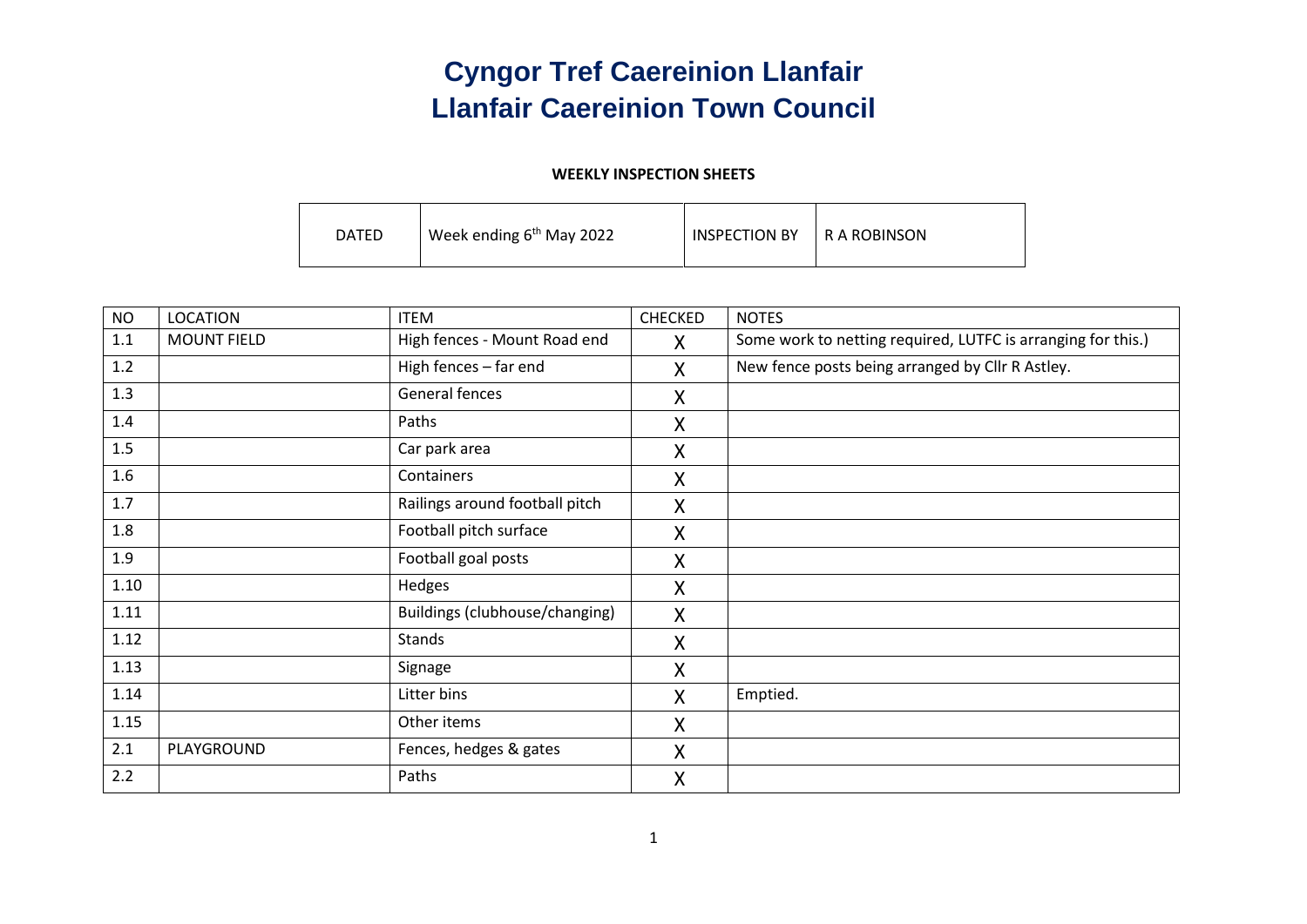| 2.3  |                       | Grass surfaces                  | X                         |                                                                                      |
|------|-----------------------|---------------------------------|---------------------------|--------------------------------------------------------------------------------------|
| 2.4  |                       | Retaining posts                 | $\mathsf{X}$              | Some showing signs of rot, no action required at present.                            |
| 2.5  |                       | Slide including steps & surface | X                         |                                                                                      |
| 2.6  |                       | Junior swings and surface       | X                         |                                                                                      |
| 2.7  |                       | Infant swings and surface       | $\overline{X}$            |                                                                                      |
| 2.8  |                       | Roundabout unit & surfaces      | X                         |                                                                                      |
| 2.9  |                       | Climbing frame and surfaces     | Χ                         |                                                                                      |
| 2.10 |                       | <b>Bouncers and surfaces</b>    | X                         |                                                                                      |
| 2.11 |                       | Seats                           | Χ                         |                                                                                      |
| 2.12 |                       | Signage                         | X                         |                                                                                      |
| 2.13 |                       | Other items                     | $\boldsymbol{\mathsf{X}}$ | New playground ordered - contractor Wicksteed. 25 <sup>th</sup> May<br>installation. |
| 3.1  | <b>PARCY ONNEN</b>    | Grass cutting surfaces          | $\mathsf{X}$              | Cut now required soon.                                                               |
| 3.2  |                       | Gates                           | X                         | Post broken at bottom due to rot. Instructions to repair issued                      |
| 3.3  |                       | Ramp into site                  | X                         |                                                                                      |
| 3.4  |                       | Other items                     | X                         |                                                                                      |
| 4.1  | <b>CHAPEL OF REST</b> | <b>Building external</b>        | X                         | Some redecoration completed.                                                         |
| 4.2  |                       | <b>Building internal</b>        | $\boldsymbol{\mathsf{X}}$ |                                                                                      |
| 4.3  |                       | Fire risk assessment            | X                         |                                                                                      |
| 4.4  |                       | Fire equipment                  | Χ                         |                                                                                      |
| 4.5  |                       | Asbestos Report in place        | X                         |                                                                                      |
| 4.6  |                       | Electrical certificate          | X                         | Aled has been asked to complete this work                                            |
| 4.7  |                       | Refrigeration unit              | Χ                         |                                                                                      |
| 4.8  |                       | Gardens                         | X                         |                                                                                      |
| 4.9  |                       | Paths                           | $\mathsf{X}$              |                                                                                      |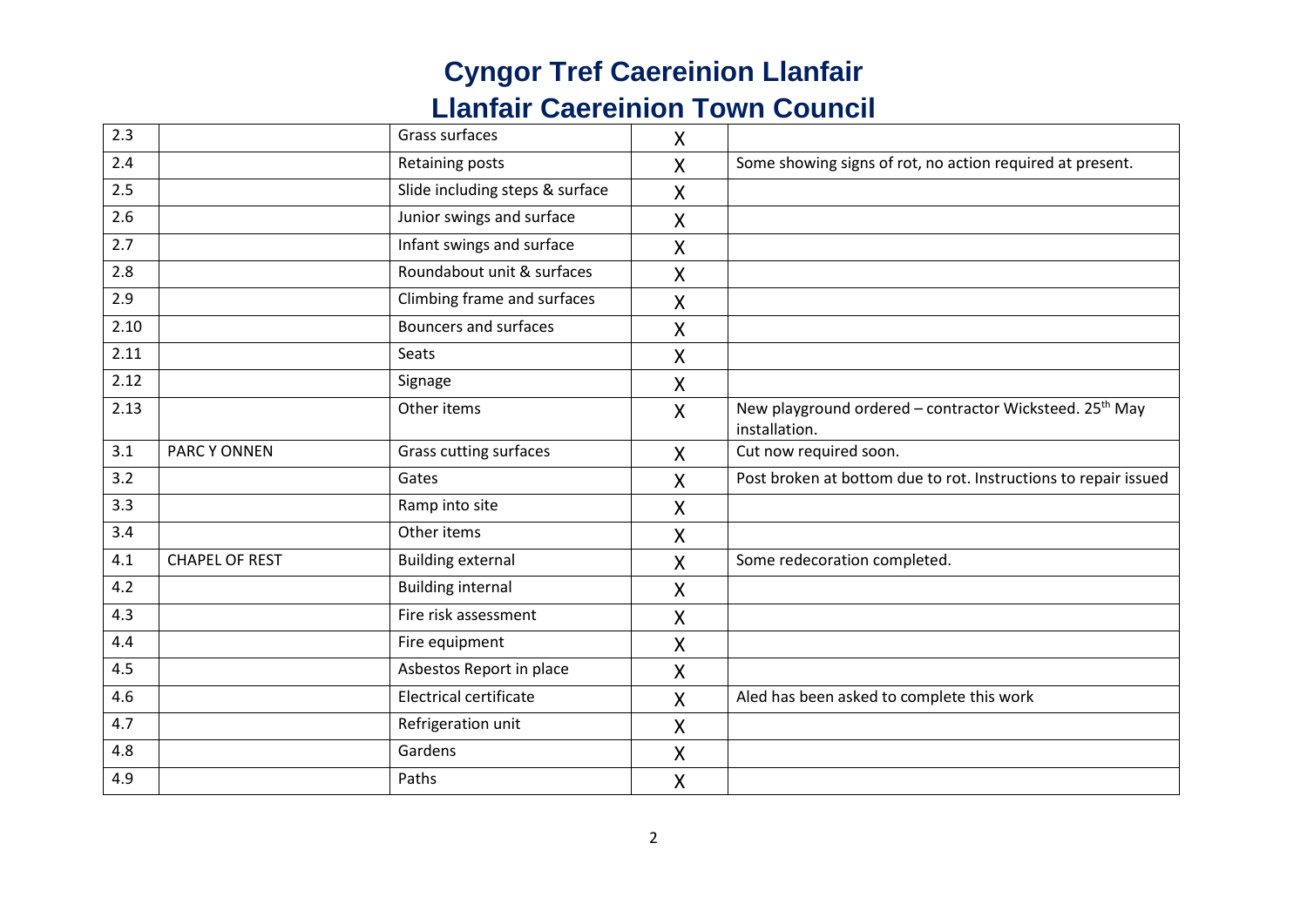| 4.10 |                     | Fences                            | X                  |                                                                                    |
|------|---------------------|-----------------------------------|--------------------|------------------------------------------------------------------------------------|
| 4.11 |                     | Signage                           | Χ                  |                                                                                    |
| 4.12 |                     | Other items                       | $\pmb{\mathsf{X}}$ |                                                                                    |
| 5.1  | <b>ERW DDWR</b>     | Grassed areas                     | $\mathsf{X}$       | New paths plan prepared for new graves area.                                       |
| 5.2  |                     | Gravestones                       | X                  |                                                                                    |
| 5.3  |                     | Hedges and fences                 | $\mathsf{X}$       |                                                                                    |
| 5.4  |                     | <b>Trees</b>                      | X                  |                                                                                    |
| 5.5  |                     | Paths                             | Χ                  |                                                                                    |
| 5.6  |                     | Gates and entrance area           | X                  |                                                                                    |
| 5.7  |                     | Signage                           | X                  | Repair to entrance signage required. Instructions given.                           |
| 5.8  |                     | Rubbish area                      | X                  |                                                                                    |
| 5.9  |                     | Other items                       | X                  |                                                                                    |
| 6.1  | ST MARYS CHURCHYARD | Church flood lighting             | X                  | One lamp has damaged bracket, Aled informed. Safe.                                 |
| 6.2  |                     | Standard lamp                     | X                  | Damaged, made safe, awaiting parts.                                                |
| 6.3  |                     | Grassed areas                     | X                  |                                                                                    |
| 6.4  |                     | Trees                             | X                  |                                                                                    |
| 6.5  |                     | Boundary wall High Street         | $\mathsf{X}$       | Repointing required in New Year. Report scheduled for when<br>weather gets better. |
| 6.6  |                     | <b>Boundary wall Broad Street</b> | X                  |                                                                                    |
| 6.7  |                     | Boundary wall back of Institute   | $\mathsf{X}$       | Quotes for retaining wall being sourced-contractor<br>approached, awaiting quote.  |
| 6.8  |                     | Gates                             | X                  |                                                                                    |
| 6.9  |                     | Gravestones                       | X                  |                                                                                    |
| 6.10 |                     | Signage                           | X                  |                                                                                    |
| 6.11 |                     | Paths                             | X                  | Some wear and tear but nothing serious.                                            |
| 6.12 |                     | Railings                          | X                  |                                                                                    |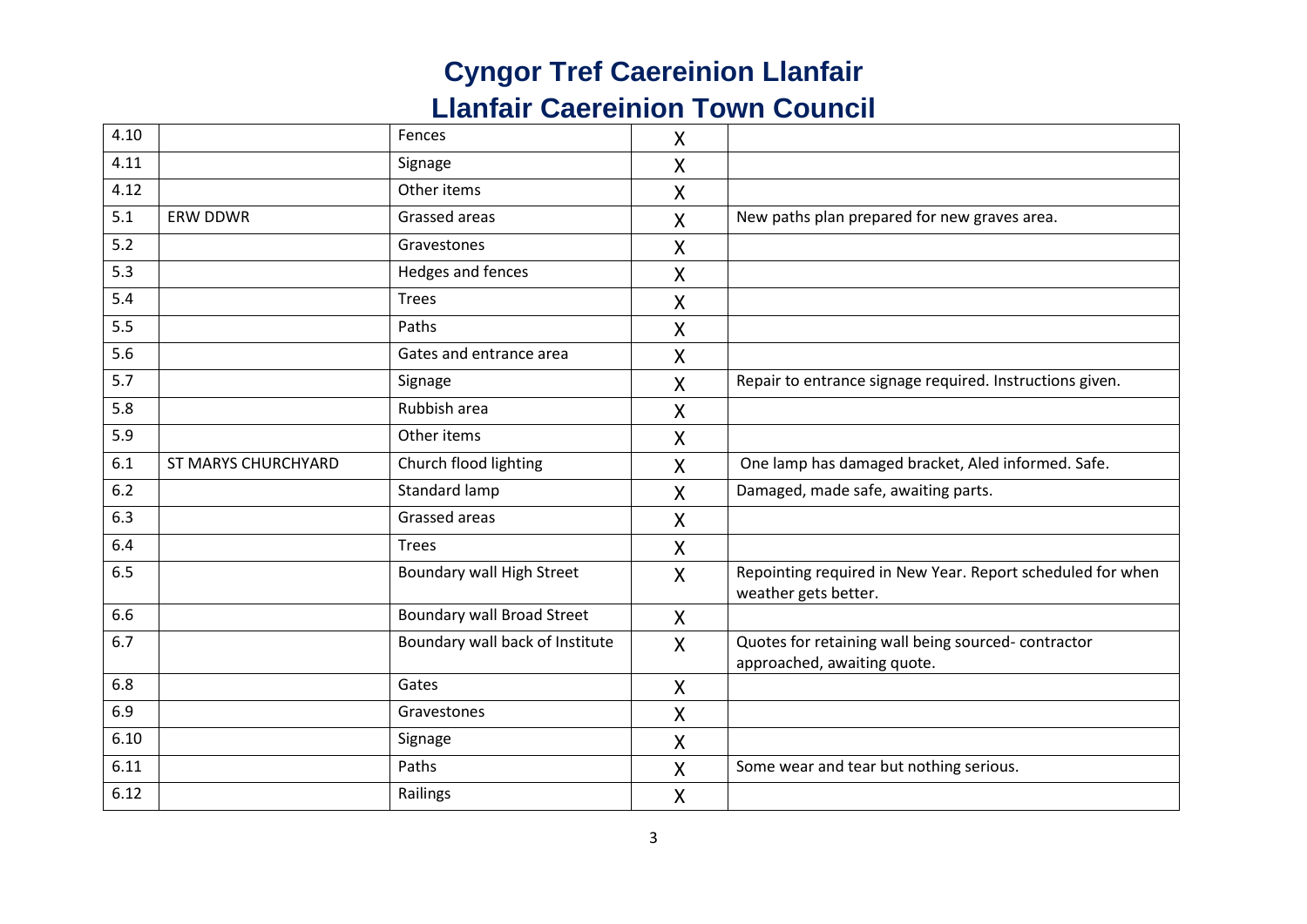| 6.13 |                              | Other items                             | $\mathsf{X}$              |                                                       |
|------|------------------------------|-----------------------------------------|---------------------------|-------------------------------------------------------|
| 6.14 |                              | <b>Electrical boxes to Broad Street</b> | $\mathsf{X}$              |                                                       |
| 6.15 |                              | Flags & poles main street               | $\pmb{\mathsf{X}}$        |                                                       |
| 7.1  | <b>TOILETS</b>               | <b>Building exterior</b>                | X                         | Painting of disabled unit and doors to be considered. |
| 7.2  |                              | <b>Building interior ladies</b>         | $\pmb{\mathsf{X}}$        |                                                       |
| 7.3  |                              | <b>Building interior gents</b>          | X                         |                                                       |
| 7.4  |                              | <b>Building interior disabled</b>       | $\mathsf{X}$              |                                                       |
| 7.5  |                              | <b>Heating units</b>                    | $\boldsymbol{\mathsf{X}}$ |                                                       |
| 7.6  |                              | Paths                                   | $\mathsf{X}$              |                                                       |
| 7.7  |                              | Railings                                | X                         |                                                       |
| 7.8  |                              | Asbestos Report in place                | X                         |                                                       |
| 7.9  |                              | <b>Electrical certificate</b>           | $\mathsf{X}$              | Electrical certificate work completed.                |
| 7.10 |                              | Fire risk assessment                    | X                         |                                                       |
| 7.11 |                              | Other items                             | X                         |                                                       |
| 8.1  | <b>BOWLING GREEN</b>         | <b>Buildlings</b>                       | $\mathsf{X}$              | Club responsibility                                   |
| 8.2  |                              | Hedges and boundaries                   | X                         | Club responsibility.                                  |
| 8.3  |                              | Greens                                  | X                         | Club responsibility.                                  |
| 9.1  | <b>TENNIS COURTS</b>         | Fences and boundaries                   | $\mathsf{X}$              |                                                       |
| 9.2  |                              | Seating                                 | $\pmb{\mathsf{X}}$        |                                                       |
| 9.3  |                              | Signage                                 | Χ                         |                                                       |
| 9.4  |                              | Playing surfaces                        | X                         |                                                       |
| 9.5  |                              | <b>Nets</b>                             | X                         |                                                       |
| 9.6  |                              | Posts for nets                          | X                         |                                                       |
| 9.7  |                              | Hedges                                  | X                         |                                                       |
| 10.1 | <b>STREET SCENE FIXTURES</b> | <b>Benches</b>                          | $\pmb{\mathsf{X}}$        | Two benches on main road need painting. Spring works. |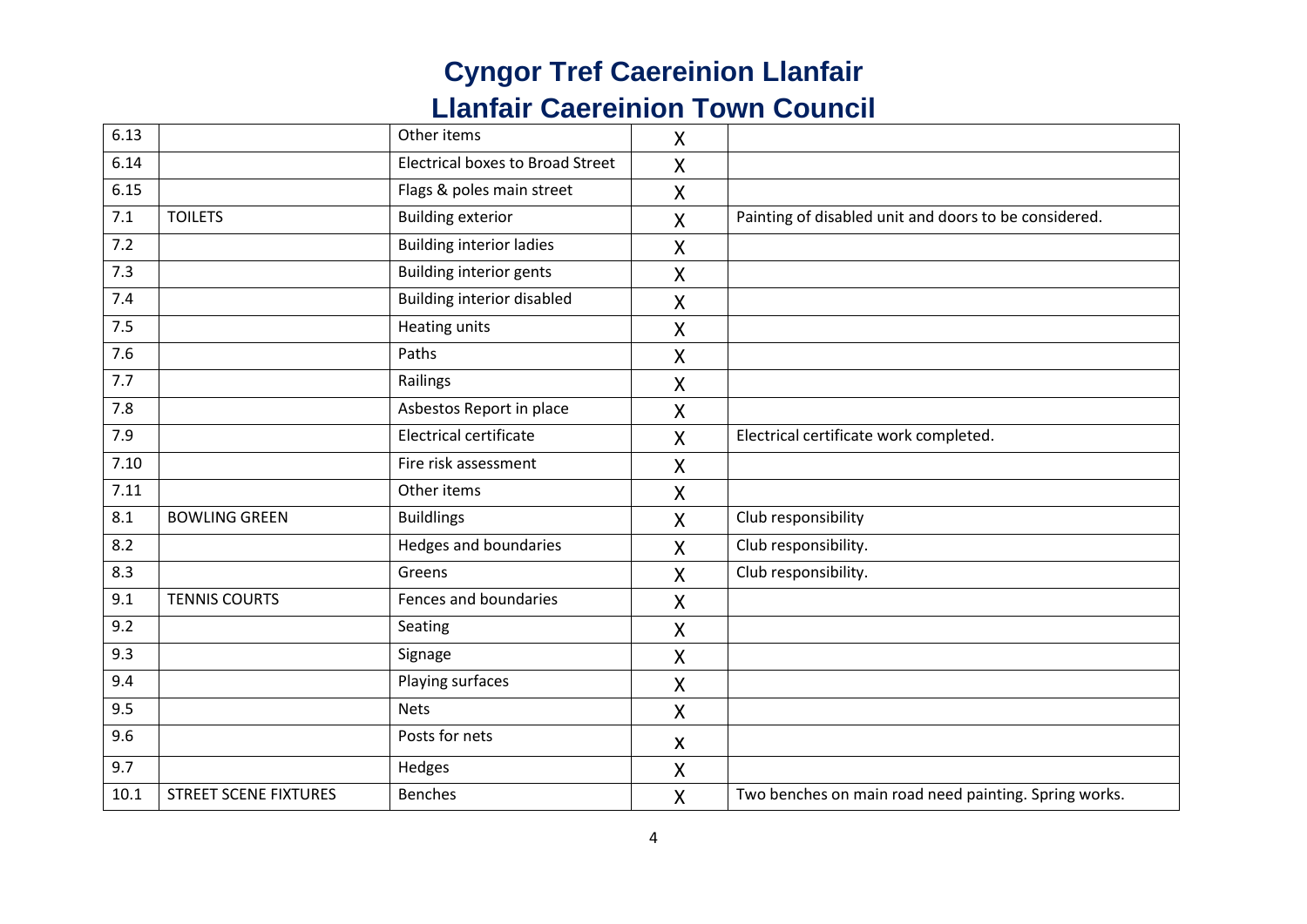| 10.2  |                        | Finger posts                 | X                  |                                                                                              |
|-------|------------------------|------------------------------|--------------------|----------------------------------------------------------------------------------------------|
| 10.3  |                        | Railings                     | $\mathsf{X}$       |                                                                                              |
| 10.4  |                        | Signage                      | X                  |                                                                                              |
| 10.5  |                        | Litter bins                  | X                  | One located on main road needs painting. Spring works.                                       |
| 10.6  |                        | Other items                  | X                  |                                                                                              |
| 11.1  | <b>WAR MEMORIAL</b>    | Structure                    | X                  |                                                                                              |
| 11.2  |                        | Railings                     | X                  |                                                                                              |
| 11.3  |                        | Lights                       | X                  |                                                                                              |
| 11.4  |                        | Other items                  | X                  |                                                                                              |
| 12.1  | DERI WOODS/GOAT FIELD  | Paths                        | $\mathsf{X}$       | Grant received, instructions to Bridgen Construction regarding<br>path works to lower level. |
| 12.2  |                        | <b>Bridges</b>               | X                  |                                                                                              |
| 12.3  |                        | <b>Steps</b>                 | X                  |                                                                                              |
| 12.4  |                        | Seats and benches            | X                  |                                                                                              |
| 12.5  |                        | Trees                        | $\pmb{\mathsf{X}}$ |                                                                                              |
| 12.6  |                        | Pump House                   | X                  | Walls cleaned, Mural under way.                                                              |
| 12.7  |                        | Signage                      | X                  |                                                                                              |
| 12.8  |                        | Children's play pen area     | X                  |                                                                                              |
| 12.9  |                        | Dog bag dispensers           | $\sf X$            |                                                                                              |
| 12.10 |                        | Other items                  | X                  | Map board fitted to wall of pumping station.                                                 |
| 13.1  | <b>COUNCIL OFFICES</b> | Internal structure           | $\pmb{\mathsf{X}}$ |                                                                                              |
| 13.2  |                        | Equipment                    | $\pmb{\mathsf{X}}$ |                                                                                              |
| 13.3  |                        | Furniture and fittings       | $\pmb{\mathsf{X}}$ |                                                                                              |
| 13.4  |                        | Notice board                 | X                  | Backing board damp and needs replacing. Instructions given.                                  |
| 13.5  |                        | <b>Building certificates</b> | $\pmb{\mathsf{X}}$ | The Institute is responsible for this.                                                       |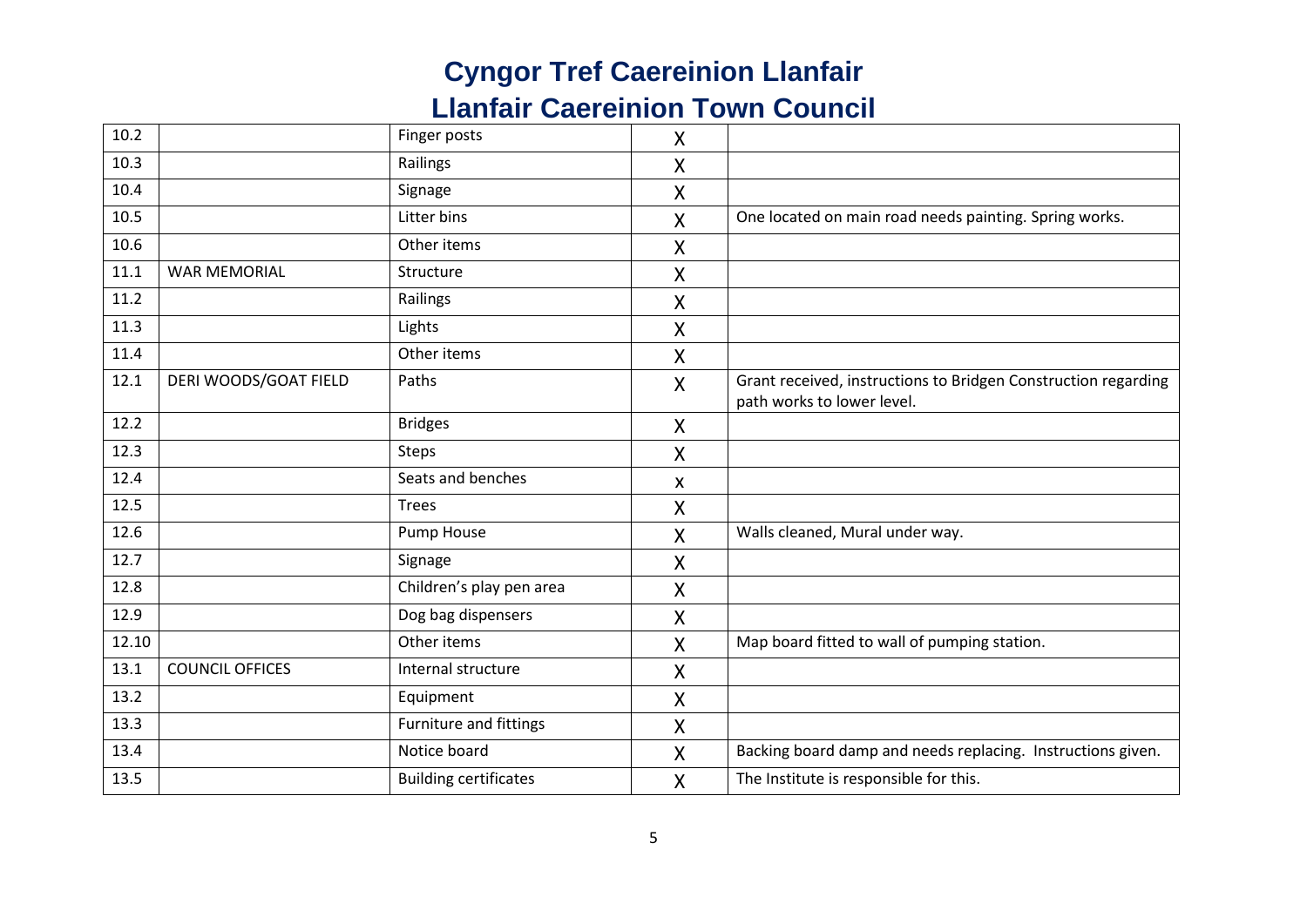| 13.6 |                           | <b>Building risk assessments</b>      | $\mathsf{X}$              | The Institute is responsible for this.                                           |
|------|---------------------------|---------------------------------------|---------------------------|----------------------------------------------------------------------------------|
| 13.7 |                           | Fire documents                        | X                         | The Institute is responsible for this.                                           |
| 13.8 |                           | Risk assessment up to date            | $\mathsf{X}$              |                                                                                  |
| 14.1 | <b>TOWN TRAIL</b>         | Sculpture and stone                   | X                         |                                                                                  |
| 14.2 |                           | Info Board by railway station         | $\sf X$                   |                                                                                  |
| 14.3 |                           | Info Board bottom of Broad<br>Street  | X                         |                                                                                  |
| 14.4 |                           | ilnfo Board in St Marys<br>Churchyard | $\boldsymbol{\mathsf{x}}$ |                                                                                  |
| 14.5 |                           | Info Board Deri Woods                 | $\mathsf{X}$              | Instructions given to put in place on pumphouse.                                 |
| 14.6 |                           | <b>Booklet dispensers</b>             | X                         |                                                                                  |
| 14.7 |                           | Astley stand                          | $\mathsf{X}$              | Stand arrived and completed. Inatallation planned.                               |
| 14.8 |                           | Other items                           | X                         |                                                                                  |
| 15.1 | TELEPHONE BOX HIGH STREET | Structure                             | $\mathsf{X}$              |                                                                                  |
| 15.2 |                           | Internal fittings                     | X                         |                                                                                  |
| 15.3 |                           | Electrics                             | X                         |                                                                                  |
| 15.4 |                           | Other items                           | $\mathsf{X}$              |                                                                                  |
| 16.1 | TELEPHONE BOX W STREET    | Structure                             | $\mathsf{X}$              | Paintwork to be done now external panels in place.                               |
| 16.2 |                           | Internal fittings                     | X                         |                                                                                  |
| 16.3 |                           | Electrics                             | $\boldsymbol{\mathsf{X}}$ |                                                                                  |
| 16.4 |                           | Other items                           | $\boldsymbol{\mathsf{X}}$ |                                                                                  |
| 17   | <b>DEFIBRILLATORS</b>     | Watergate Street Unit                 | $\mathsf{X}$              | Report online completed                                                          |
| 17.1 |                           | <b>High Street Unit</b>               | $\mathsf{X}$              | Report online completed. Panel to be fitted to phone box -<br>instructions given |
| 17.2 |                           | Mount Field Unit                      | X                         | Report online completed.                                                         |
| 17.3 |                           | <b>Training days</b>                  | X                         | Training days completed, more possible later in summer.                          |